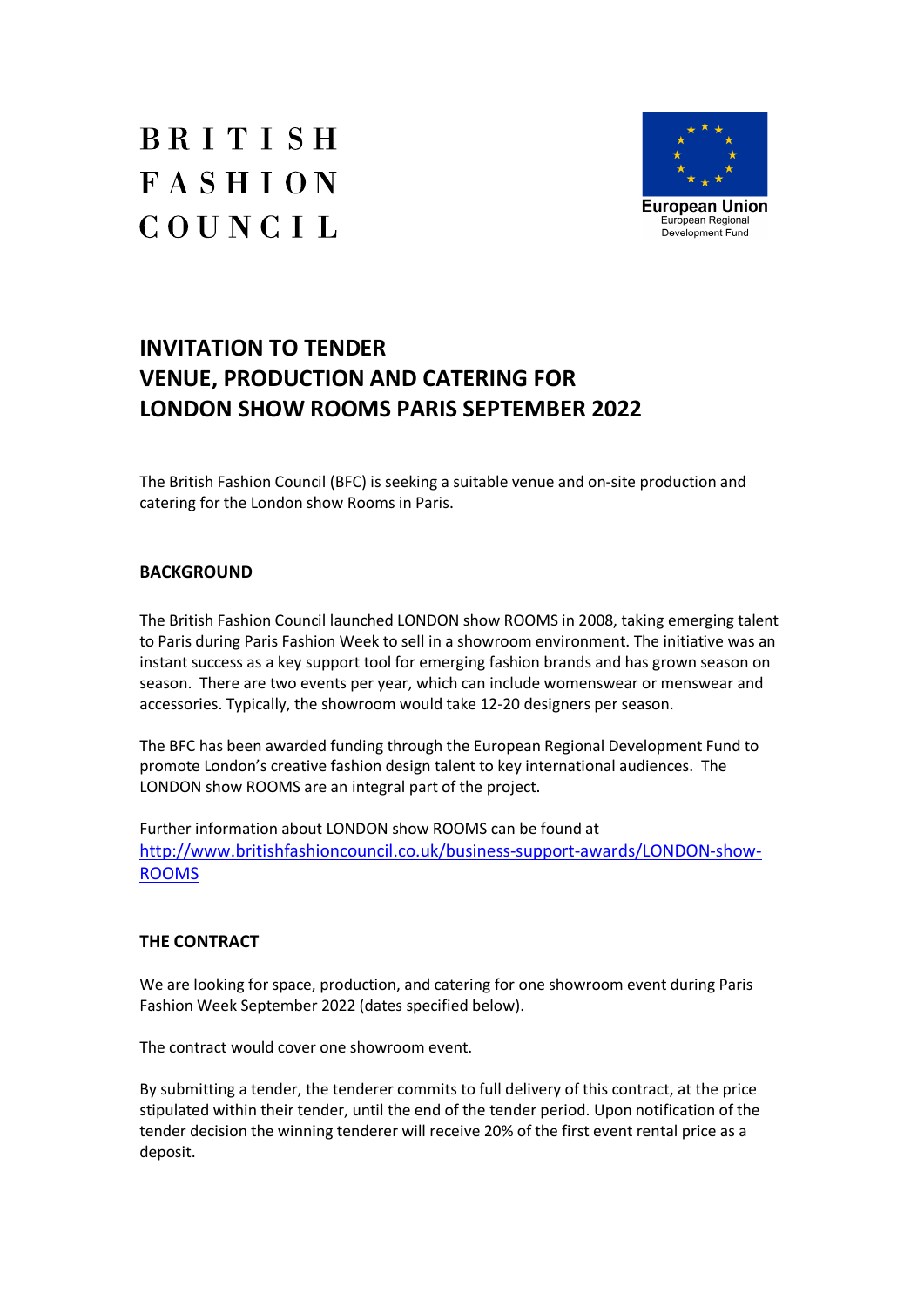The BFC reserves the right to change the length of contract and value should there be a change in our requirements.

**Budget per showroom: £55,000 - £75,000** to include venue, production, catering, and TVA if applicable.

## **REQUIREMENTS**

#### **Event Dates (tbc):**

25<sup>th</sup>/26<sup>th</sup> September to 3<sup>rd</sup>/4<sup>th</sup> October 2022 – 1 day set up, 7 event days

#### **Venue Requirements**

- · *Type:* Open gallery-style space able to facilitate showroom style designer exhibition possibly on one level only. Wi-Fi is essential in every area; Possibility of holding an evening event
- · Area for entrance/reception desk; area for seating for guests, area for BFC staff table, area for model fitting, area for catering table
- Look & Feel: Newly painted white walls; Concrete floor/high end industrial; Minimal décor; High ceilings (preferably); Natural light (preferably), one floor (preferably), street level preferred
- · *Location:* Must be central Paris, Marais (arrondissement 1, 2,3 & 4). Proximity to other showrooms
- · *Size:* 270-400 square meters, linear metre of walls approx. 80/90 m
- · Light and airy space
- Ability to brand walls and windows
- Plug socket for each designer
- · Adjustable spotlights
- · Two toilets
- High speed Wi-Fi and sound system if possible
- · Storage room
- Separate kitchen with microwave and fridge if possible
- · Running water and working electricity
- Alarm system and lockable entrance
- Loading bay area and ability to load out in evenings
- · High quality air conditioning and heating
- · Changing room areas

#### **Production Requirements**

- · Fully serviced cocktail reception
- Basic furniture allocation for all designers: minimum 60 white rails in total or equivalent for some designers in white shelving and white consoles, also a number of low consoles/tables and mirrors. 2 white sofas and white working desk with 6 chairs. Each designer will have a table to write orders, 2 chairs and a paper bin.
- · Signage for each designer, LONDON show ROOMS branding and directional signage in the main street. Listing of designers and LONDON show ROOMS sponsors or partners. Signage artwork file provided by BFC.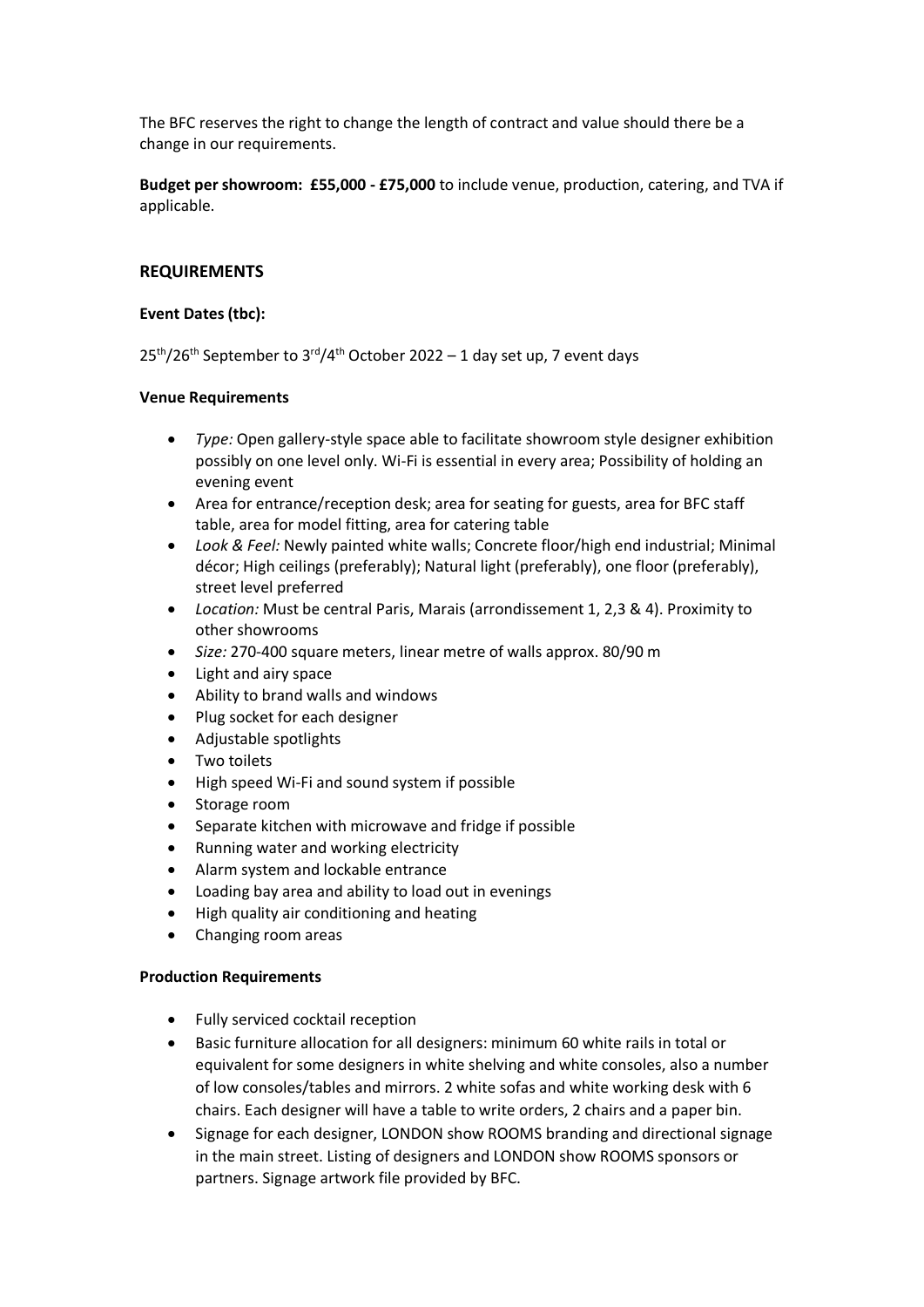- · Welcome desk for reception with 2 chairs.
- · Catering, drinks etc during opening hours
- Security
- · Daily cleaning of the space and cleaners during opening hours
- · Storage room for designers' suitcases
- · Changing room areas

#### **YOUR TENDER**

Please base your tender on the specification above.

Ensure you include the following in your proposal:

- · Confirmation that the venue is available on the dates specified
- · Understanding of the brief, including how it meets the type and look & feel requirements listed above
- · Details of how you meet our production requirements
- · Please include visuals and a floorplan of the venue
- · Itemised budget: please include full cost details for venue, production and catering for the showroom, and your payment terms

#### **TENDER PROCESS**

Please submit a full tender response to the above brief.

The procurement of this contract will be via a one-stage invitation to tender process (with no pre-qualification questionnaire stage).

Tenders that pass the selection process will be considered against the following award criteria:

| <b>Award criteria</b>                                                         | <b>Maximum</b> | Weighting |
|-------------------------------------------------------------------------------|----------------|-----------|
|                                                                               | score          |           |
| Suitability of location                                                       | 5              | 30%       |
| Value for money - please submit a full budget                                 | 5              | 20%       |
| Understanding of brief, including how venue<br>meets look & feel requirements | 5              | 30%       |
| <b>Production fulfilment</b>                                                  | 5              | 20%       |
| <b>Total score</b>                                                            | 20             | 100%      |

Maximum total score = 20 Weighting: 1 = Poor - 5 = Excellent